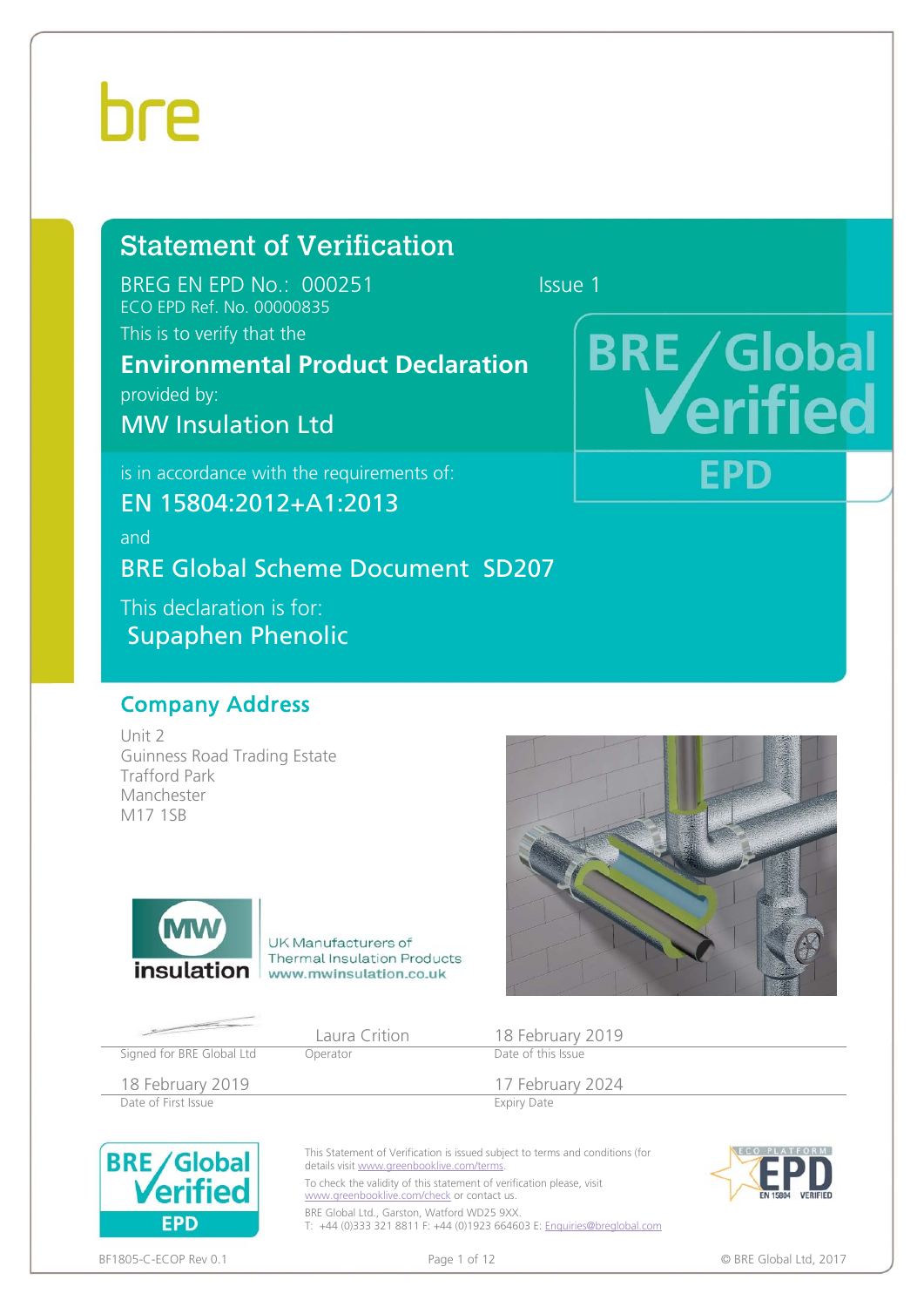## Environmental Product Declaration

### **EPD Number: 000251**

### **General Information**

| <b>EPD Programme Operator</b>                                                                                                     | <b>Applicable Product Category Rules</b>                                                                                                                                                                                                                                                                                                      |  |  |  |
|-----------------------------------------------------------------------------------------------------------------------------------|-----------------------------------------------------------------------------------------------------------------------------------------------------------------------------------------------------------------------------------------------------------------------------------------------------------------------------------------------|--|--|--|
| <b>BRE Global</b><br>Watford, Herts<br><b>WD25 9XX</b><br>United Kingdom                                                          | BRE Environmental Profiles 2013 Product Category Rules<br>for Type III environmental product declaration of construction<br>products to EN 15804:2012+A1:2013                                                                                                                                                                                 |  |  |  |
| <b>Commissioner of LCA study</b>                                                                                                  | <b>LCA consultant/Tool</b>                                                                                                                                                                                                                                                                                                                    |  |  |  |
| <b>MW Insulation Ltd</b><br>Unit 2<br><b>Guinness Road Trading Estate</b><br><b>Trafford Park</b><br>Manchester<br><b>M17 1SB</b> | BRE LINA v2.0                                                                                                                                                                                                                                                                                                                                 |  |  |  |
| <b>Declared/Functional Unit</b>                                                                                                   | <b>Applicability/Coverage</b>                                                                                                                                                                                                                                                                                                                 |  |  |  |
| 1 linear meter of Supaphen phenolic insulation of<br>specified dimensions                                                         | Manufacturer specific product                                                                                                                                                                                                                                                                                                                 |  |  |  |
| <b>EPD Type</b>                                                                                                                   | <b>Background database</b>                                                                                                                                                                                                                                                                                                                    |  |  |  |
| Cradle to Gate                                                                                                                    | ecoinvent                                                                                                                                                                                                                                                                                                                                     |  |  |  |
|                                                                                                                                   | <b>Demonstration of Verification</b>                                                                                                                                                                                                                                                                                                          |  |  |  |
|                                                                                                                                   | CEN standard EN 15804 serves as the core PCR a                                                                                                                                                                                                                                                                                                |  |  |  |
| $\Box$ Internal                                                                                                                   | Independent verification of the declaration and data according to EN ISO 14025:2010<br>$\Box$ External                                                                                                                                                                                                                                        |  |  |  |
|                                                                                                                                   | (Where appropriate b) Third party verifier:<br>Click here to enter text.                                                                                                                                                                                                                                                                      |  |  |  |
| a: Product category rules                                                                                                         | b: Optional for business-to-business communication; mandatory for business-to-consumer communication (see EN ISO 14025:2010, 9.4)                                                                                                                                                                                                             |  |  |  |
|                                                                                                                                   | <b>Comparability</b>                                                                                                                                                                                                                                                                                                                          |  |  |  |
|                                                                                                                                   | Environmental product declarations from different programmes may not be comparable if not compliant with<br>EN 15804:2012+A1:2013. Comparability is further dependent on the specific product category rules, system boundaries<br>and allocations, and background data sources. See Clause 5.3 of EN 15804:2012+A1:2013 for further guidance |  |  |  |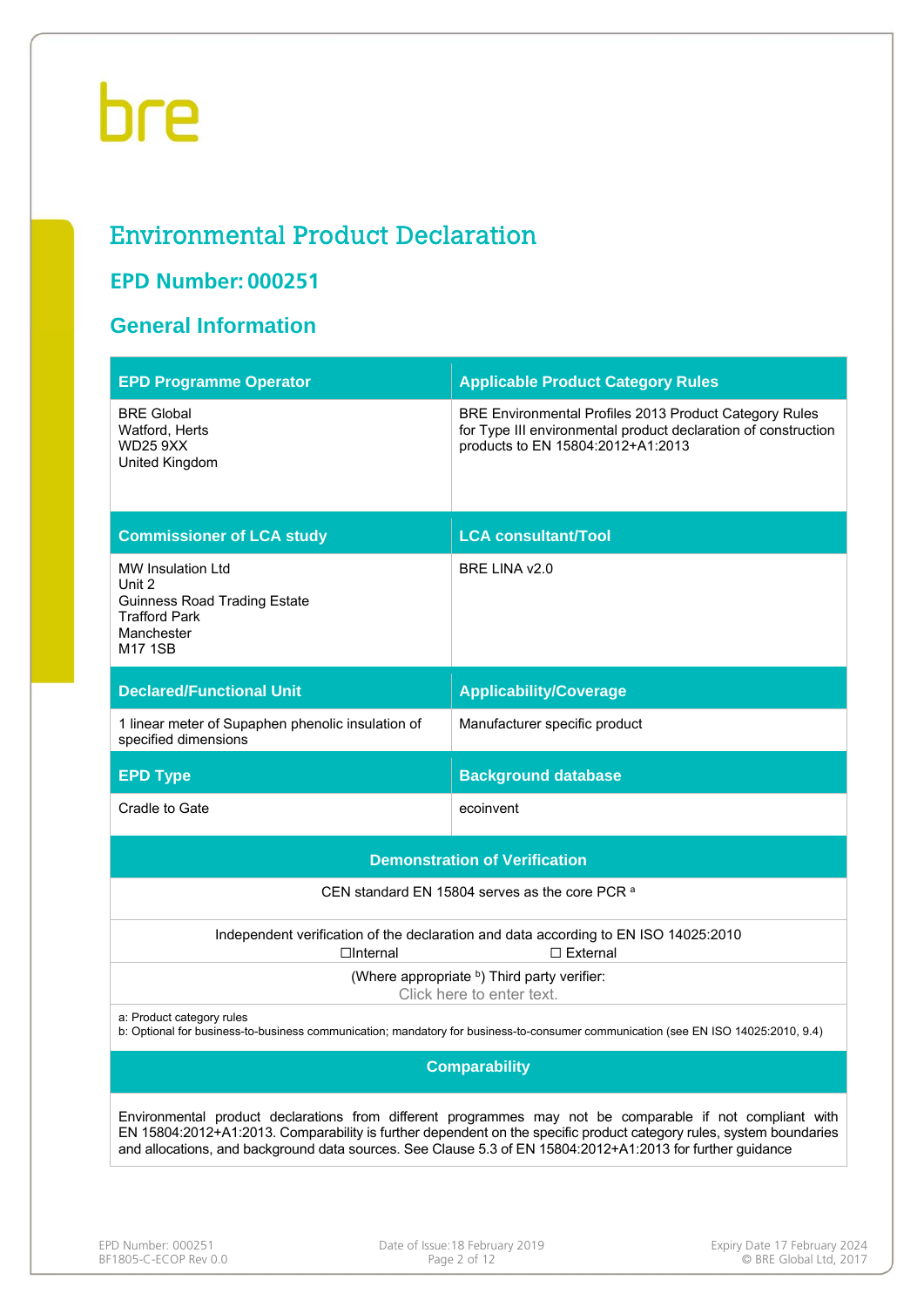#### **Information modules covered**

|                                  |                      | Use stage<br>Construction |                      |                              |           |                                |                          | <b>Benefits and</b><br>loads beyond |               |                              |                          |                              |                |                     |                        |                                                        |
|----------------------------------|----------------------|---------------------------|----------------------|------------------------------|-----------|--------------------------------|--------------------------|-------------------------------------|---------------|------------------------------|--------------------------|------------------------------|----------------|---------------------|------------------------|--------------------------------------------------------|
|                                  | Product              |                           |                      |                              |           | Related to the building fabric |                          |                                     |               | <b>Related to</b>            | the building             | End-of-life                  |                |                     | the system<br>boundary |                                                        |
| A <sub>1</sub>                   | A2                   | A <sub>3</sub>            | A <sub>4</sub>       | A <sub>5</sub>               | <b>B1</b> | <b>B2</b>                      | <b>B3</b>                | <b>B4</b>                           | <b>B5</b>     | <b>B6</b>                    | <b>B7</b>                | C <sub>1</sub>               | C <sub>2</sub> | C <sub>3</sub>      | C <sub>4</sub>         | D                                                      |
| <b>Addns</b><br>materials<br>Raw | Transport            | Manufacturing             | site<br>Transport to | Construction<br>Installation | 9se       | Maintenance                    | Repair                   | Replacement                         | Refurbishment | energy<br>Operational<br>use | Operational water<br>use | Deconstruction<br>demolition | Transport      | processing<br>Waste | Disposal               | Recovery<br>Recycling<br>potential<br>and/or<br>Reuse, |
| ☑                                | $\blacktriangledown$ | ☑                         | ⊏                    | $\Box$                       | ⊐         | Г                              | $\overline{\phantom{a}}$ | $\Box$                              | $\Box$        | $\Box$                       |                          | ⊏                            | ⊏              |                     | $\Box$                 |                                                        |

Note: Ticks indicate the Information Modules declared.

#### **Manufacturing site**

The manufacturing site for the Supaphen insulation is:

| MW Insulation Ltd<br>Unit 2                                                          | Click here to enter address. |
|--------------------------------------------------------------------------------------|------------------------------|
| <b>Guinness Road Trading Estate</b><br><b>Trafford Park</b><br>Manchester<br>M17 1SB |                              |

### **Construction Product:**

#### **Product Description**

MW Insulation fabricated Supaphen, is a foil faced phenolic pipe insulation product with a foam density of 40kg/m3. The pipe insulation is fabricated into a range of diameters/thicknesses for use as insulation in building services and process pipe work.

#### **Technical Information**

| <b>Property</b>                                 | <b>Value, Unit</b>       |
|-------------------------------------------------|--------------------------|
| Density of Supaphen foam for products covered   | 40 kg/ $m3$              |
| Foam colour                                     | Green                    |
| Thermal conductivity of foam (EN12667), at 10°C | $0.024$ W/m.K max        |
| Closed cell content (EN4590)                    | $\geq 90\%$              |
| Dimensional stability (EN1604)                  | ≤ 1.5%                   |
| Water absorption (EN1609)                       | ≤ 1.25 kg/m <sup>2</sup> |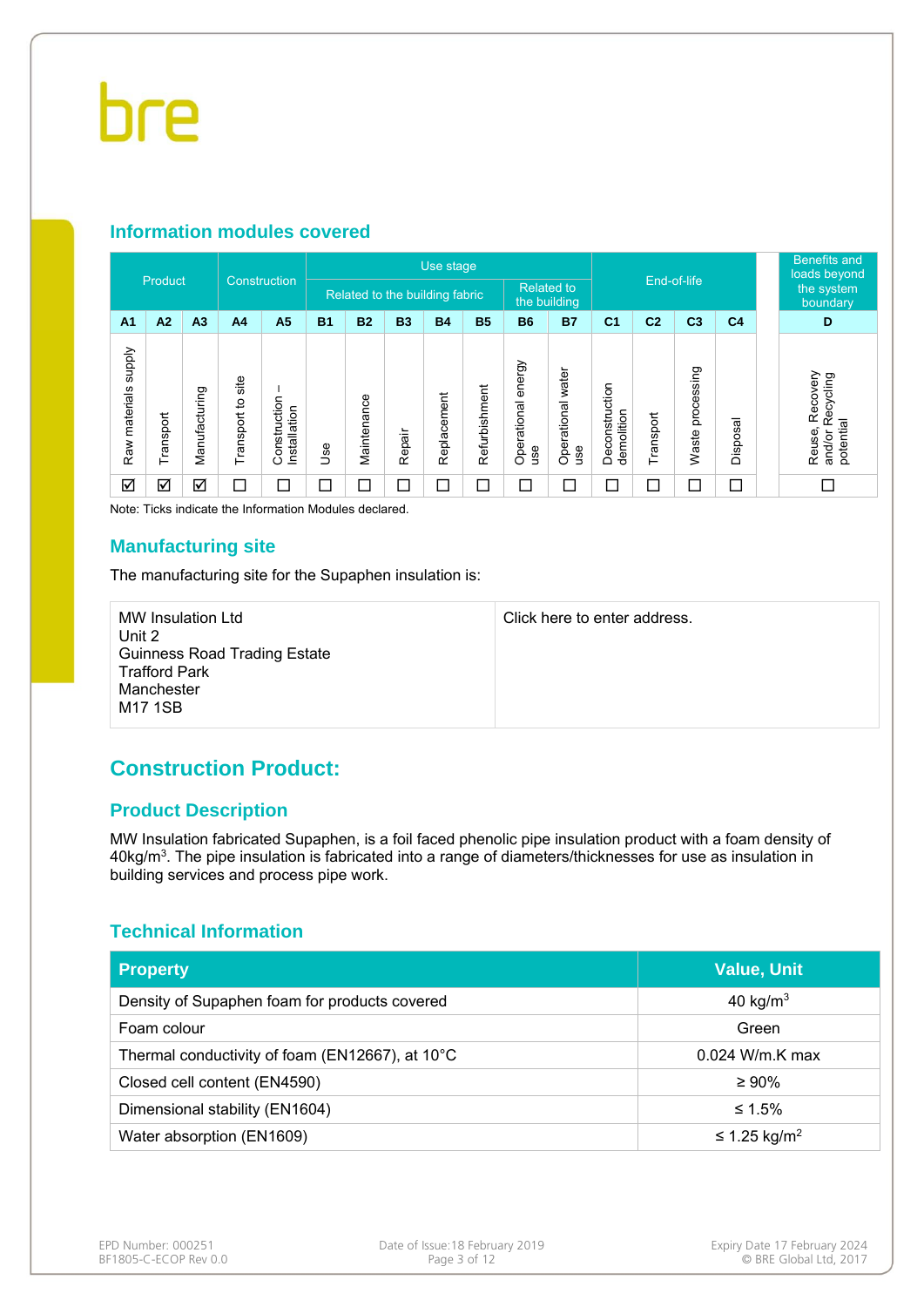# hre

#### **Main Product Contents**

Clearly, the raw material input per linear metre of pipe insulation varies depending on the dimensions of the pipe. However, the average raw material inputs by percentage solid content for the faced Supaphen phenolic pipe insulation, based raw material usage as provided by MW Insulation, can be found in the table below:

| <b>Material/Chemical Input</b> | $\frac{9}{6}$ |
|--------------------------------|---------------|
| Phenolic foam                  | 95            |
| Adhesive                       | 4             |
| Bore coating                   | <1            |
| Aluminium facer                | <′            |

#### **Manufacturing Process**

Raw phenolic foam blocks received from upstream manufacturers are fabricated into pipe section using CNC cutting machines. The sections are stripped from cut blocks and the carcass of block is compacted and put in skip in bags as waste. The cut sections are dedusted and bore coated. Adhesive and aluminium foil is applied to the bore coated section and the finished faced product placed in cardboard carton for dispatch.

#### **Process flow diagram**

#### **MW Insulation Manufacturing Process**

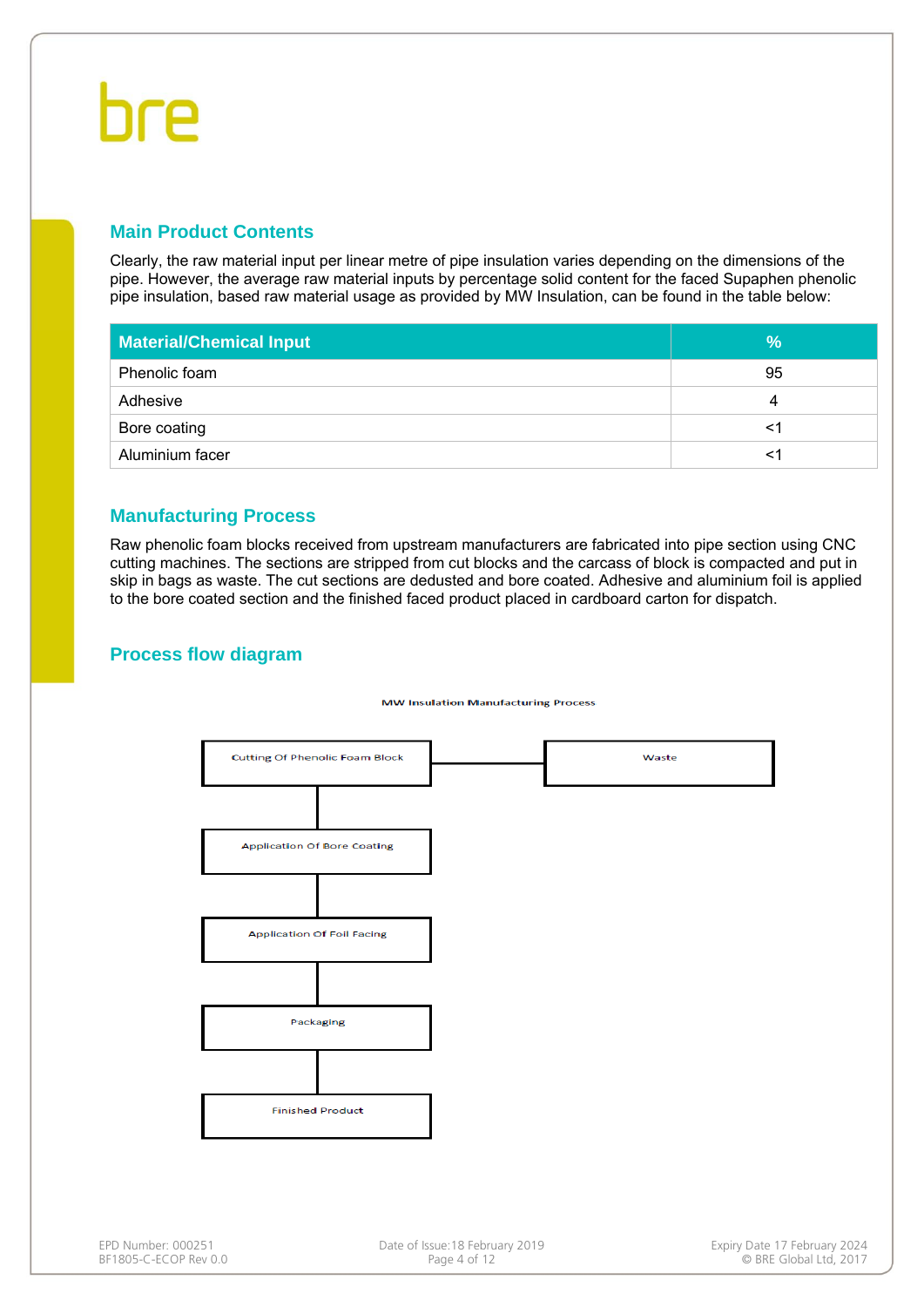### **Life Cycle Assessment Calculation Rules**

#### **Declared / Functional unit description**

The declared unit is for 1 linear metre of Supaphen phenolic pipe insulation of specified pipe diameter and insulation thickness. Note that results in this EPD are provided per kg of Supaphen phenolic pipe insulation and per  $m<sup>2</sup>$  of Supaphen aluminium facer. The results per linear metre can be obtained by multiplying the specified weight of the foam in the pipe insulation and area of the facer, by the relevant pipe insulation and facer results, respectively, in the LCA results tables. The dimensions (outer pipe diameter and insulation thickness), of 25 of the most commonly sold Supaphen phenolic pipe insulation products have been given alongside the corresponding foam weight and facer area, to facilitate this calculation.

#### **System boundary**

This is a cradle-to-gate LCA follows the modular design defined in EN 15804:2012+A1:2013. The LCA models and reports the production stage modules, A1 to A3.

#### **Data sources, quality and allocation**

The supporting LCA study has been carried out using BRE LINA v2.0 using manufacturer specific data provided by MW Insulation for their production site in the UK, covering a 12-month data period from 1st July  $2017$  to  $30<sup>th</sup>$  June 2018.

At the MW Insulation manufacturing site, other insulation is manufactured in addition to the Supaphen phenolic insulation, so allocation, was applied to total site processes (packaging, electricity and gas, water, waste, wastewater), with the Supaphen phenolic insulation under study, representing approximately 98% of total site manufacture on a linear metre basis. Allocation was not possible on a mass basis as MW Insulation were unable to provide total site production as a mass.

Total site usage of raw materials used to make all Supaphen 40 kg/m<sup>3</sup> phenolic insulation was used as input to the modeling, so no allocation of raw materials was required.

Production waste and non-production waste is recorded as a single figure by MW Insulation. Therefore, it was assumed that all waste was production waste, to err on the site of worst-case scenario. The mass balance low on inputs, so an uplift factor of 1.17 was applied to adjust raw materials accordingly to account for production waste.

Secondary data has been drawn from the BRE LINA database v2.0.47 and the background LCI datasets are based on ecoinvent v3.2.

#### **Cut-off criteria**

No inputs or outputs have been excluded and all raw materials, packaging and transport, energy, water use and wastes, are included, except for direct emissions to air, water and soil, which are not measured.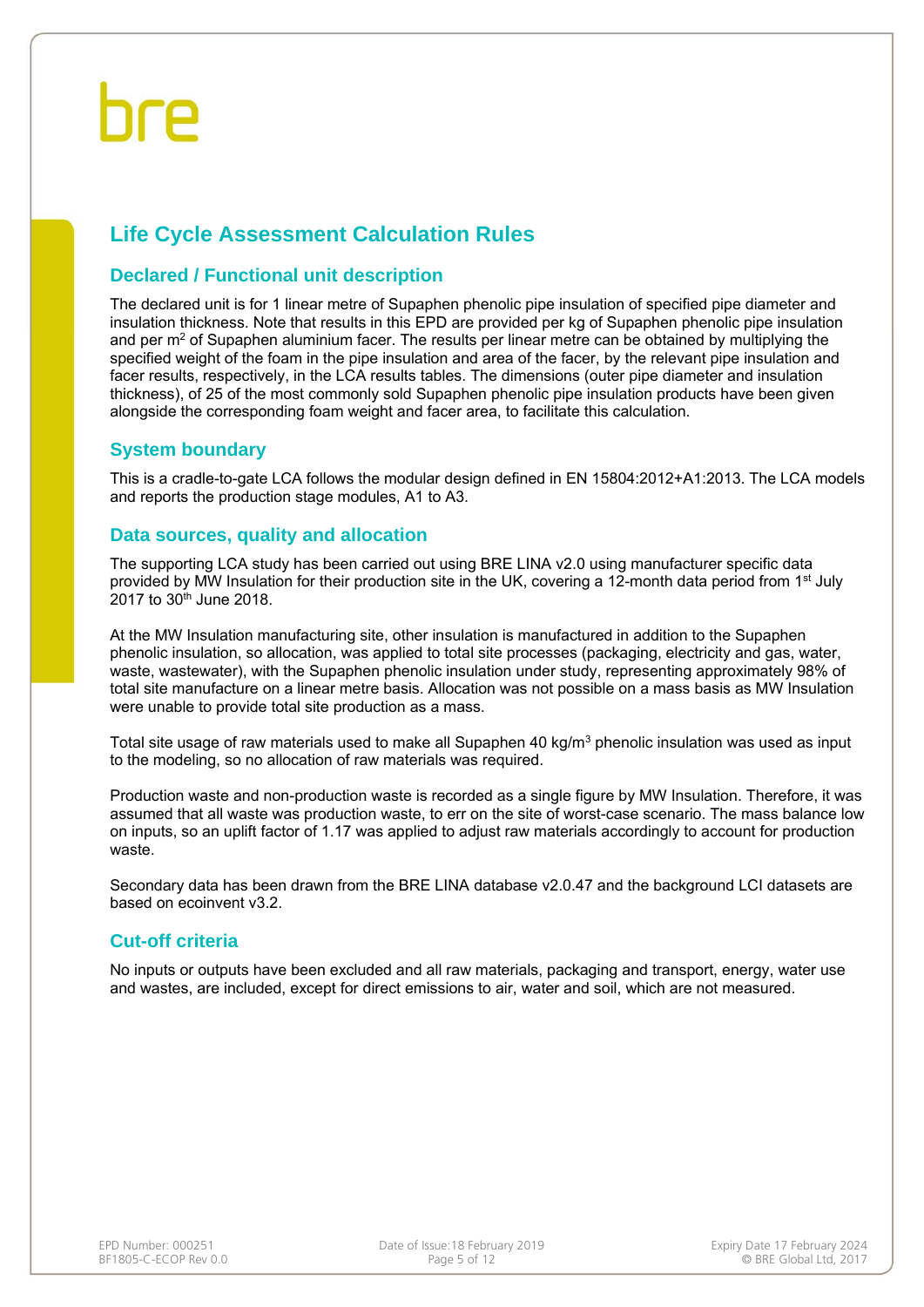### **LCA Results**

The LCA results (see following pages) are provided in two tables; one for 1 kg of unfaced Supaphen phenolic pipe insulation and one for 1  $m^2$  of facer. Note that (MND = module not declared; MNR = module not relevant; INA = indicator not assessed; AGG = aggregated).

In order to obtain results for a linear metre of faced Supaphen phenolic insulation, first select the relevant specification of pipe from the 25 listed in the table immediately below:

| <b>Dimensions of faced Supaphen pipe</b><br>section (outside diameter of pipe to be<br>insulated in mm x insulation thickness in<br>mm) | Foam weight (kg<br>per linear metre) | Facer area (m <sup>2</sup> per<br>linear metre) |
|-----------------------------------------------------------------------------------------------------------------------------------------|--------------------------------------|-------------------------------------------------|
| 15 x 15                                                                                                                                 | 0.06                                 | 0.141                                           |
| 21 x 15                                                                                                                                 | 0.07                                 | 0.160                                           |
| 21 x 20                                                                                                                                 | 0.10                                 | 0.192                                           |
| 27 x 20                                                                                                                                 | 0.12                                 | 0.211                                           |
| 15 x 20                                                                                                                                 | 0.09                                 | 0.173                                           |
| 34 x 20                                                                                                                                 | 0.14                                 | 0.233                                           |
| 27 x 15                                                                                                                                 | 0.08                                 | 0.179                                           |
| 42 x 20                                                                                                                                 | 0.16                                 | 0.258                                           |
| 22 x 15                                                                                                                                 | 0.07                                 | 0.163                                           |
| 27 x 25                                                                                                                                 | 0.16                                 | 0.242                                           |
| 42 x 25                                                                                                                                 | 0.21                                 | 0.289                                           |
| 22 x 20                                                                                                                                 | 0.11                                 | 0.195                                           |
| 34 x 25                                                                                                                                 | 0.19                                 | 0.264                                           |
| 21 x 25                                                                                                                                 | 0.14                                 | 0.223                                           |
| 54 x 20                                                                                                                                 | 0.19                                 | 0.295                                           |
| 34 x 15                                                                                                                                 | 0.09                                 | 0.201                                           |
| 54 x 25                                                                                                                                 | 0.25                                 | 0.327                                           |
| 28 x 20                                                                                                                                 | 0.12                                 | 0.214                                           |
| 28 x 25                                                                                                                                 | 0.17                                 | 0.245                                           |
| 15 x 25                                                                                                                                 | 0.13                                 | 0.204                                           |
| 76 x 25                                                                                                                                 | 0.32                                 | 0.396                                           |
| 60 x 25                                                                                                                                 | 0.27                                 | 0.346                                           |
| 48 x 20                                                                                                                                 | 0.17                                 | 0.276                                           |
| 48 x 25                                                                                                                                 | 0.23                                 | 0.308                                           |
| 28 x 15                                                                                                                                 | 0.08                                 | 0.182                                           |

Then for that specific pipe dimension, multiply the results of 1kg of unfaced Supaphen phenolic insulation for the foam weight in the table, and the results of  $1m<sup>2</sup>$  of Supaphen aluminium facer, by the facer area in the same row. The sum of these two values for each individual results indicator, represents the results of one linear metre of that particular dimension of faced Supaphen phenolic pipe insulation.

| EPD Number: 000251    |
|-----------------------|
| BF1805-C-ECOP Rev 0.0 |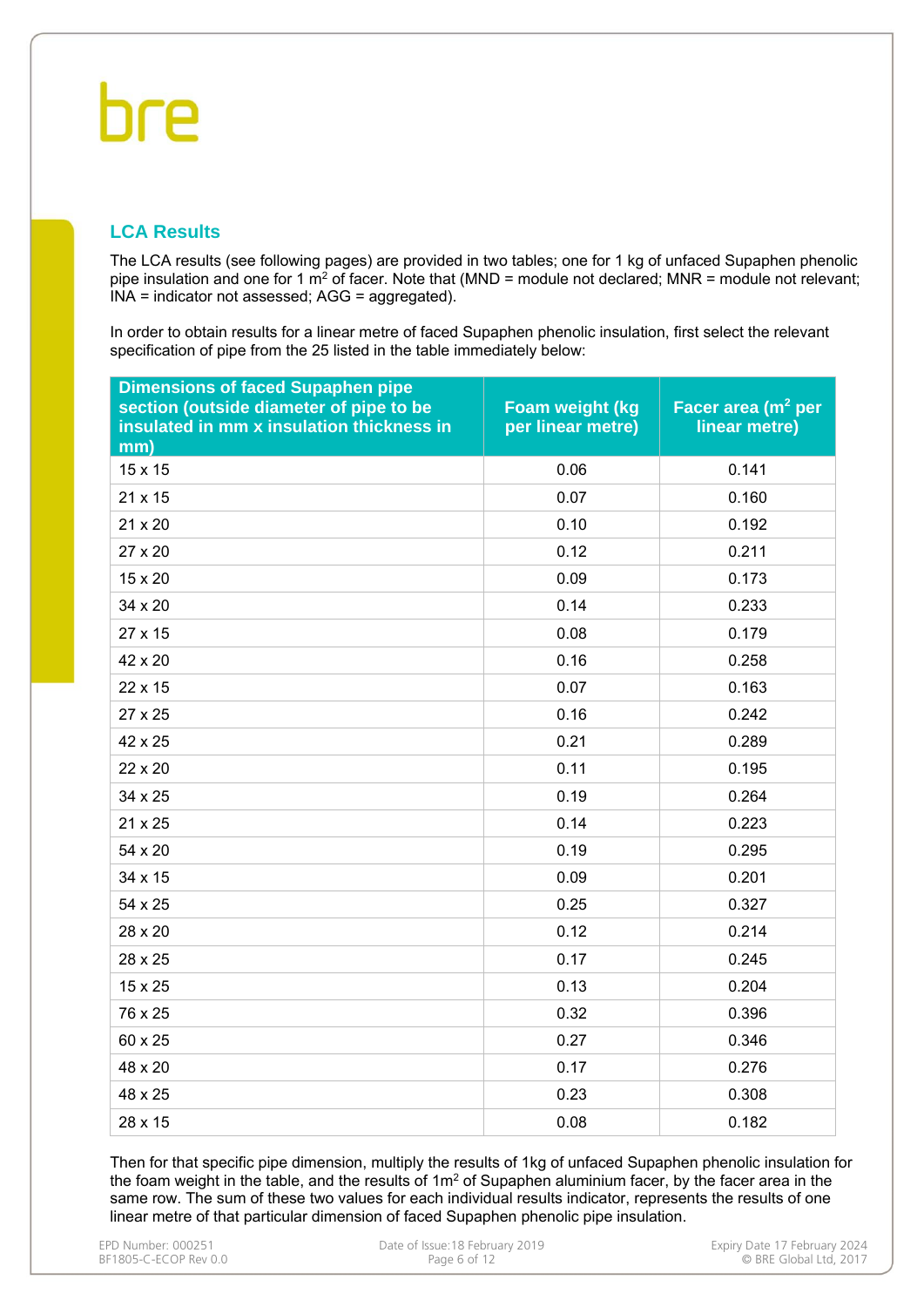#### LCA results for 1 kg of unfaced Supaphen phenolic pipe insulation.

#### **Parameters describing environmental impacts** GWP ODP AP EP POCP ADPE ADPF kg CO2 equiv. kg CFC 11 equiv. kg SO2 equiv. kg  $(PO<sub>4</sub>)<sup>3</sup>$ equiv. kg C2H4 equiv. kg Sb equiv. Product stage Raw material Naw material A1 AGG AGG AGG AGG AGG AGG AGG AGG AGG Transport A2 AGG AGG AGG AGG AGG AGG AGG AGG AGG Manufacturing A3 AGG AGG AGG AGG AGG AGG AGG AGG Total (of product stage) A1-3 12.0 7.92e-7 0.0493 0.0203 0.0177 4.20e-5 316

#### LCA results for 1  $m<sup>2</sup>$  of Supaphen phenolic pipe facer

| <b>Parameters describing environmental impacts</b> |                             |                              |                     |                                |                       |                         |                 |                                |            |  |  |  |
|----------------------------------------------------|-----------------------------|------------------------------|---------------------|--------------------------------|-----------------------|-------------------------|-----------------|--------------------------------|------------|--|--|--|
|                                                    | <b>GWP</b>                  | <b>ODP</b>                   | AP                  | <b>EP</b>                      | <b>POCP</b>           | <b>ADPE</b>             | <b>ADPF</b>     |                                |            |  |  |  |
|                                                    |                             | kg CO <sub>2</sub><br>equiv. | kg CFC 11<br>equiv. | $kq$ SO <sub>2</sub><br>equiv. | kg $(PO4)3$<br>equiv. | $kq$ $C_2H_4$<br>equiv. | kg Sb<br>equiv. | MJ, net<br>calorific<br>value. |            |  |  |  |
|                                                    | Raw material<br>supply      | A <sub>1</sub>               | <b>AGG</b>          | <b>AGG</b>                     | <b>AGG</b>            | <b>AGG</b>              | <b>AGG</b>      | <b>AGG</b>                     | <b>AGG</b> |  |  |  |
|                                                    | Transport                   | A <sub>2</sub>               | <b>AGG</b>          | <b>AGG</b>                     | <b>AGG</b>            | <b>AGG</b>              | <b>AGG</b>      | <b>AGG</b>                     | AGG        |  |  |  |
| Product stage                                      | Manufacturing               | A <sub>3</sub>               | <b>AGG</b>          | <b>AGG</b>                     | <b>AGG</b>            | <b>AGG</b>              | <b>AGG</b>      | <b>AGG</b>                     | <b>AGG</b> |  |  |  |
|                                                    | Total (of product<br>stage) | $A1-3$                       | 0.955               | $3.61e-8$                      | 0.00646               | 0.00147                 | 0.000502        | 1.64e-6                        | 12         |  |  |  |

GWP = Global Warming Potential;

ODP = Ozone Depletion Potential;

AP = Acidification Potential for Soil and Water;

EP = Eutrophication Potential

POCP = Formation potential of tropospheric Ozone;

ADPE = Abiotic Depletion Potential – Elements;

ADPF = Abiotic Depletion Potential – Fossil Fuels;

MJ, net calorific value.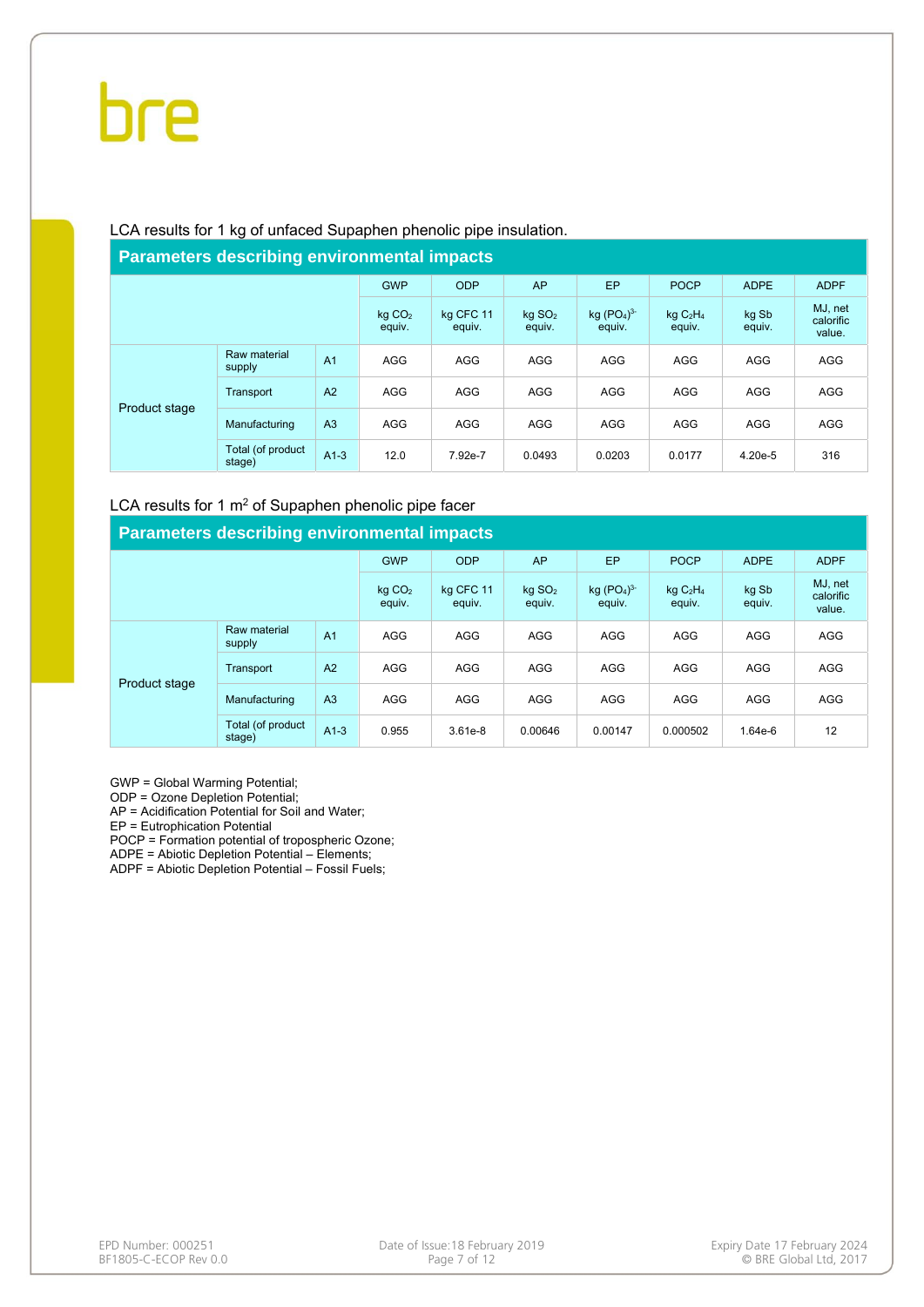#### **LCA Results (continued)**

LCA results for 1 kg of unfaced Supaphen phenolic pipe insulation

| Parameters describing resource use, primary energy |                             |                |             |             |             |              |              |              |  |  |  |  |
|----------------------------------------------------|-----------------------------|----------------|-------------|-------------|-------------|--------------|--------------|--------------|--|--|--|--|
|                                                    |                             |                | <b>PERE</b> | <b>PERM</b> | <b>PERT</b> | <b>PENRE</b> | <b>PENRM</b> | <b>PENRT</b> |  |  |  |  |
|                                                    |                             | <b>MJ</b>      | <b>MJ</b>   | <b>MJ</b>   | <b>MJ</b>   | <b>MJ</b>    | <b>MJ</b>    |              |  |  |  |  |
|                                                    | Raw material<br>supply      | A <sub>1</sub> | <b>AGG</b>  | <b>AGG</b>  | <b>AGG</b>  | <b>AGG</b>   | <b>AGG</b>   | <b>AGG</b>   |  |  |  |  |
|                                                    | Transport                   | A2             | <b>AGG</b>  | <b>AGG</b>  | AGG         | <b>AGG</b>   | <b>AGG</b>   | <b>AGG</b>   |  |  |  |  |
| Product stage                                      | Manufacturing               | A <sub>3</sub> | <b>AGG</b>  | <b>AGG</b>  | <b>AGG</b>  | <b>AGG</b>   | <b>AGG</b>   | <b>AGG</b>   |  |  |  |  |
|                                                    | Total (of product<br>stage) | $A1-3$         | 10.8        | $1.19e-4$   | 10.8        | 324          | 0            | 324          |  |  |  |  |

#### LCA results for 1 m<sup>2</sup> of Supaphen phenolic pipe facer

| Parameters describing resource use, primary energy |                             |                |             |             |             |              |              |              |  |  |  |  |
|----------------------------------------------------|-----------------------------|----------------|-------------|-------------|-------------|--------------|--------------|--------------|--|--|--|--|
|                                                    |                             |                | <b>PERE</b> | <b>PERM</b> | <b>PERT</b> | <b>PENRE</b> | <b>PENRM</b> | <b>PENRT</b> |  |  |  |  |
|                                                    |                             | <b>MJ</b>      | <b>MJ</b>   | <b>MJ</b>   | <b>MJ</b>   | <b>MJ</b>    | <b>MJ</b>    |              |  |  |  |  |
|                                                    | Raw material<br>supply      | A <sub>1</sub> | <b>AGG</b>  | AGG         | <b>AGG</b>  | <b>AGG</b>   | <b>AGG</b>   | <b>AGG</b>   |  |  |  |  |
|                                                    | Transport                   | A <sub>2</sub> | <b>AGG</b>  | AGG         | <b>AGG</b>  | <b>AGG</b>   | <b>AGG</b>   | <b>AGG</b>   |  |  |  |  |
| Product stage                                      | Manufacturing               | A <sub>3</sub> | <b>AGG</b>  | AGG         | <b>AGG</b>  | <b>AGG</b>   | <b>AGG</b>   | <b>AGG</b>   |  |  |  |  |
|                                                    | Total (of product<br>stage) | $A1-3$         | 1.23        | 6.33e-7     | 1.23        | 12.4         | 0            | 12.4         |  |  |  |  |

PERE = Use of renewable primary energy excluding renewable primary energy used as raw materials;

PERM = Use of renewable primary energy resources used as raw materials;

PERT = Total use of renewable primary energy resources;

PENRE = Use of non-renewable primary energy excluding nonrenewable primary energy resources used as raw materials; PENRM = Use of non-renewable primary energy resources used as raw materials;

PENRT = Total use of non-renewable primary energy resource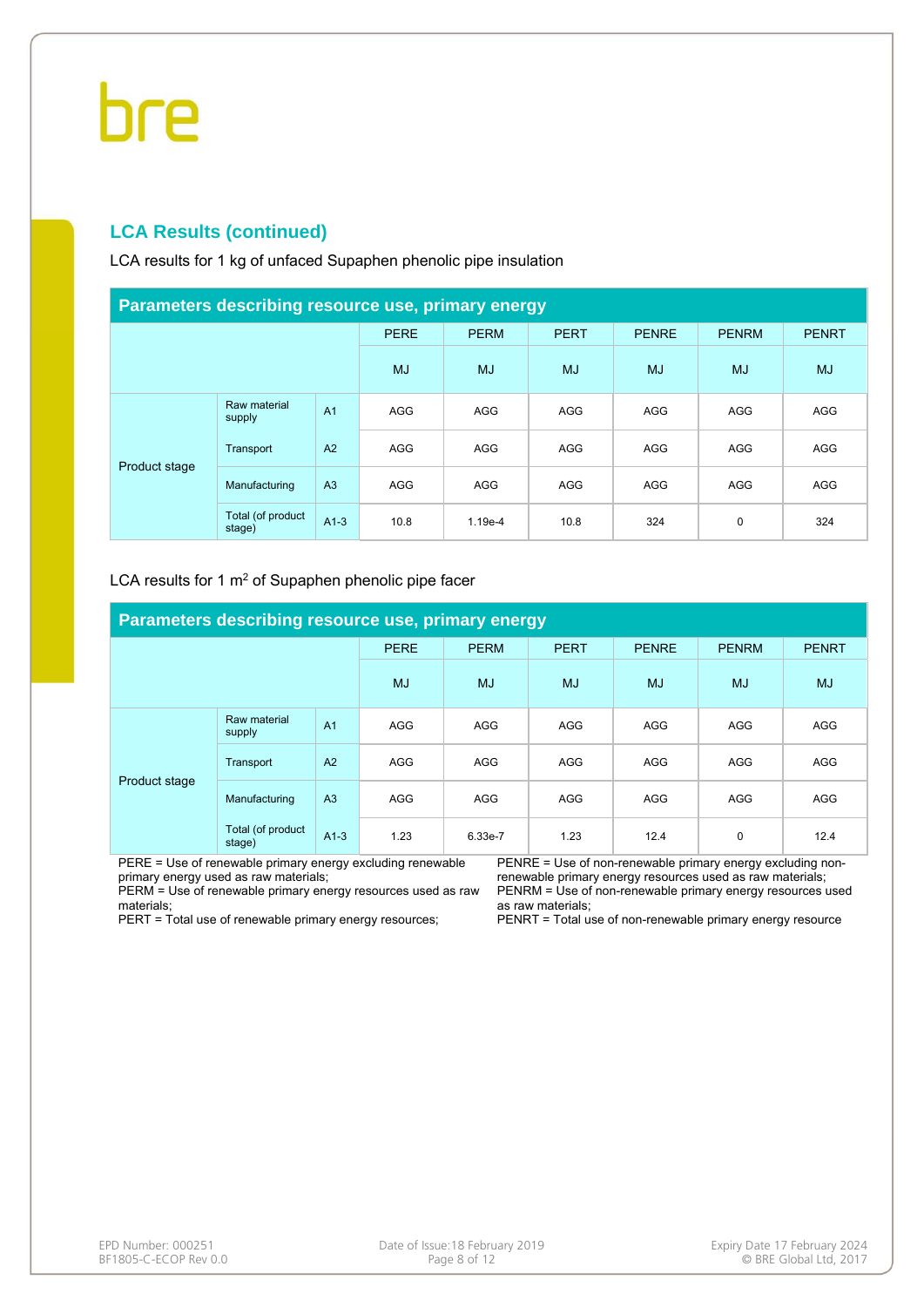### **LCA Results (continued)**

LCA results for 1 kg of unfaced Supaphen phenolic pipe insulation

| Parameters describing resource use, secondary materials and fuels, use of water |                             |                |                                  |                                  |                |            |  |  |  |  |  |
|---------------------------------------------------------------------------------|-----------------------------|----------------|----------------------------------|----------------------------------|----------------|------------|--|--|--|--|--|
|                                                                                 |                             |                | <b>SM</b>                        | <b>RSF</b>                       | <b>NRSF</b>    | <b>FW</b>  |  |  |  |  |  |
|                                                                                 |                             | kg             | <b>MJ</b><br>net calorific value | <b>MJ</b><br>net calorific value | m <sup>3</sup> |            |  |  |  |  |  |
|                                                                                 | Raw material<br>supply      | A <sub>1</sub> | <b>AGG</b>                       | <b>AGG</b>                       | <b>AGG</b>     | <b>AGG</b> |  |  |  |  |  |
|                                                                                 | Transport                   | A2             | <b>AGG</b>                       | <b>AGG</b>                       | <b>AGG</b>     | <b>AGG</b> |  |  |  |  |  |
| Product stage                                                                   | Manufacturing               | A <sub>3</sub> | <b>AGG</b>                       | AGG                              | <b>AGG</b>     | <b>AGG</b> |  |  |  |  |  |
|                                                                                 | Total (of product<br>stage) | $A1-3$         | 0                                | 0                                | 0              | 0.462      |  |  |  |  |  |

LCA results for 1  $m<sup>2</sup>$  of Supaphen phenolic pipe facer

| Parameters describing resource use, secondary materials and fuels, use of water |                             |                |                                  |                                  |                |            |  |  |  |  |  |
|---------------------------------------------------------------------------------|-----------------------------|----------------|----------------------------------|----------------------------------|----------------|------------|--|--|--|--|--|
|                                                                                 |                             |                | <b>SM</b>                        | <b>RSF</b>                       | <b>NRSF</b>    | <b>FW</b>  |  |  |  |  |  |
|                                                                                 |                             | kg             | <b>MJ</b><br>net calorific value | <b>MJ</b><br>net calorific value | m <sup>3</sup> |            |  |  |  |  |  |
|                                                                                 | Raw material<br>supply      | A <sub>1</sub> | <b>AGG</b>                       | <b>AGG</b>                       | AGG            | <b>AGG</b> |  |  |  |  |  |
|                                                                                 | Transport                   | A <sub>2</sub> | <b>AGG</b>                       | <b>AGG</b>                       | <b>AGG</b>     | <b>AGG</b> |  |  |  |  |  |
| Product stage                                                                   | Manufacturing               | A <sub>3</sub> | <b>AGG</b>                       | <b>AGG</b>                       | <b>AGG</b>     | <b>AGG</b> |  |  |  |  |  |
|                                                                                 | Total (of product<br>stage) | $A1-3$         | 0                                | 0                                | 0              | 0.00718    |  |  |  |  |  |

SM = Use of secondary material;

RSF = Use of renewable secondary fuels;

NRSF = Use of non-renewable secondary fuels; FW = Net use of fresh water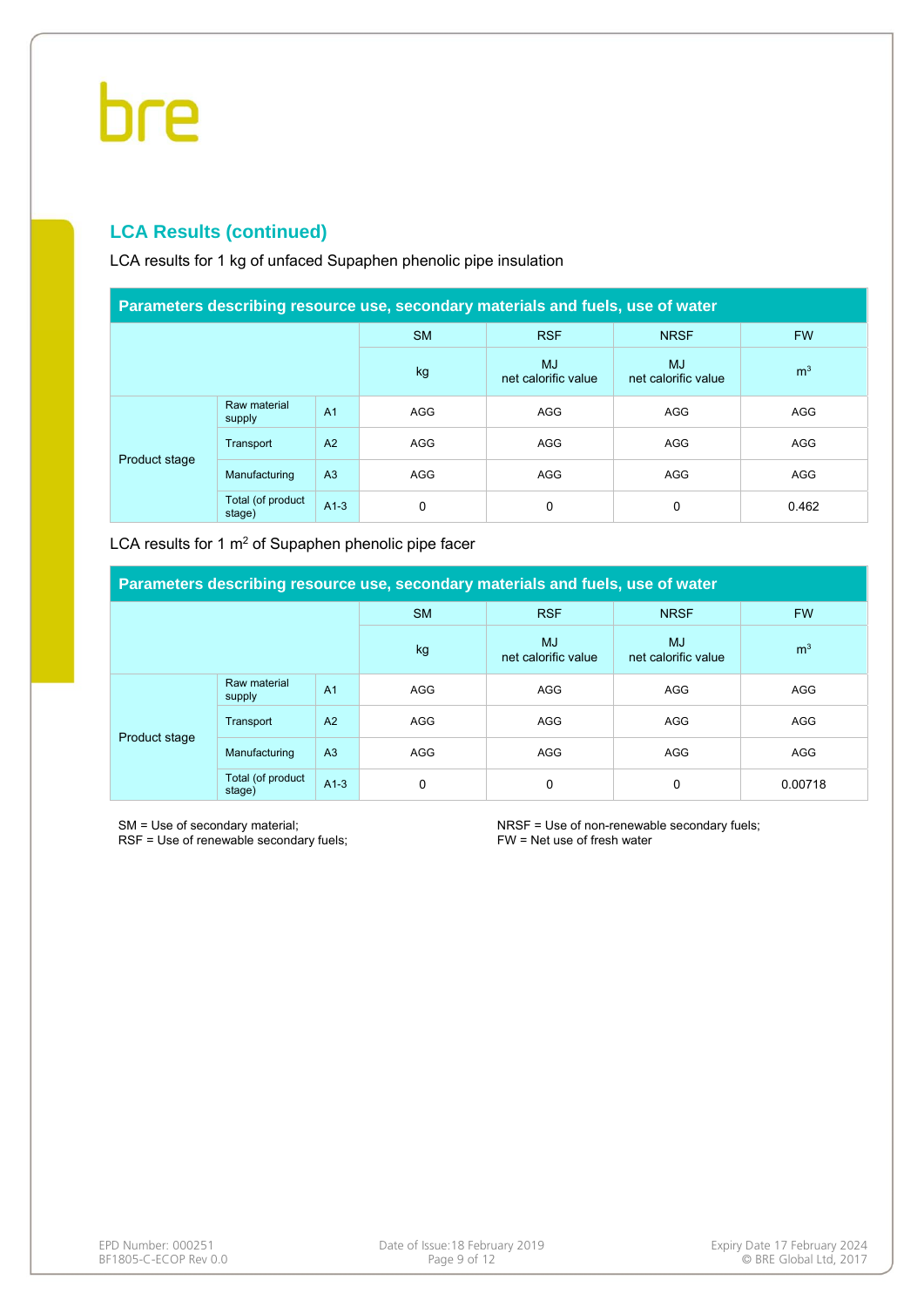#### **LCA Results (continued)**

LCA results for 1 kg of unfaced Supaphen phenolic pipe insulation

| Other environmental information describing waste categories |                             |                |                           |            |            |  |
|-------------------------------------------------------------|-----------------------------|----------------|---------------------------|------------|------------|--|
|                                                             |                             |                | <b>HWD</b><br><b>NHWD</b> |            | <b>RWD</b> |  |
|                                                             |                             | kg             | kg                        | kg         |            |  |
| Product stage                                               | Raw material<br>supply      | A <sub>1</sub> | AGG                       | <b>AGG</b> | AGG        |  |
|                                                             | Transport                   | A <sub>2</sub> | <b>AGG</b>                | <b>AGG</b> | AGG        |  |
|                                                             | Manufacturing               | A <sub>3</sub> | <b>AGG</b>                | AGG        | AGG        |  |
|                                                             | Total (of<br>product stage) | $A1-3$         | 0.183                     | 0.838      | 3.98e-4    |  |

#### LCA results for 1  $m<sup>2</sup>$  of Supaphen phenolic pipe facer

| Other environmental information describing waste categories |                             |                |                           |            |            |  |
|-------------------------------------------------------------|-----------------------------|----------------|---------------------------|------------|------------|--|
|                                                             |                             |                | <b>HWD</b><br><b>NHWD</b> |            | <b>RWD</b> |  |
|                                                             |                             |                | kg                        | kg         | kg         |  |
| Product stage                                               | Raw material<br>supply      | A <sub>1</sub> | <b>AGG</b>                | <b>AGG</b> | <b>AGG</b> |  |
|                                                             | Transport                   | A <sub>2</sub> | <b>AGG</b>                | <b>AGG</b> | <b>AGG</b> |  |
|                                                             | Manufacturing               | A <sub>3</sub> | <b>AGG</b>                | <b>AGG</b> | <b>AGG</b> |  |
|                                                             | Total (of<br>product stage) | $A1-3$         | 0.0827                    | 0.0398     | 1.66e-5    |  |

HWD = Hazardous waste disposed;

NHWD = Non-hazardous waste disposed;

RWD = Radioactive waste disposed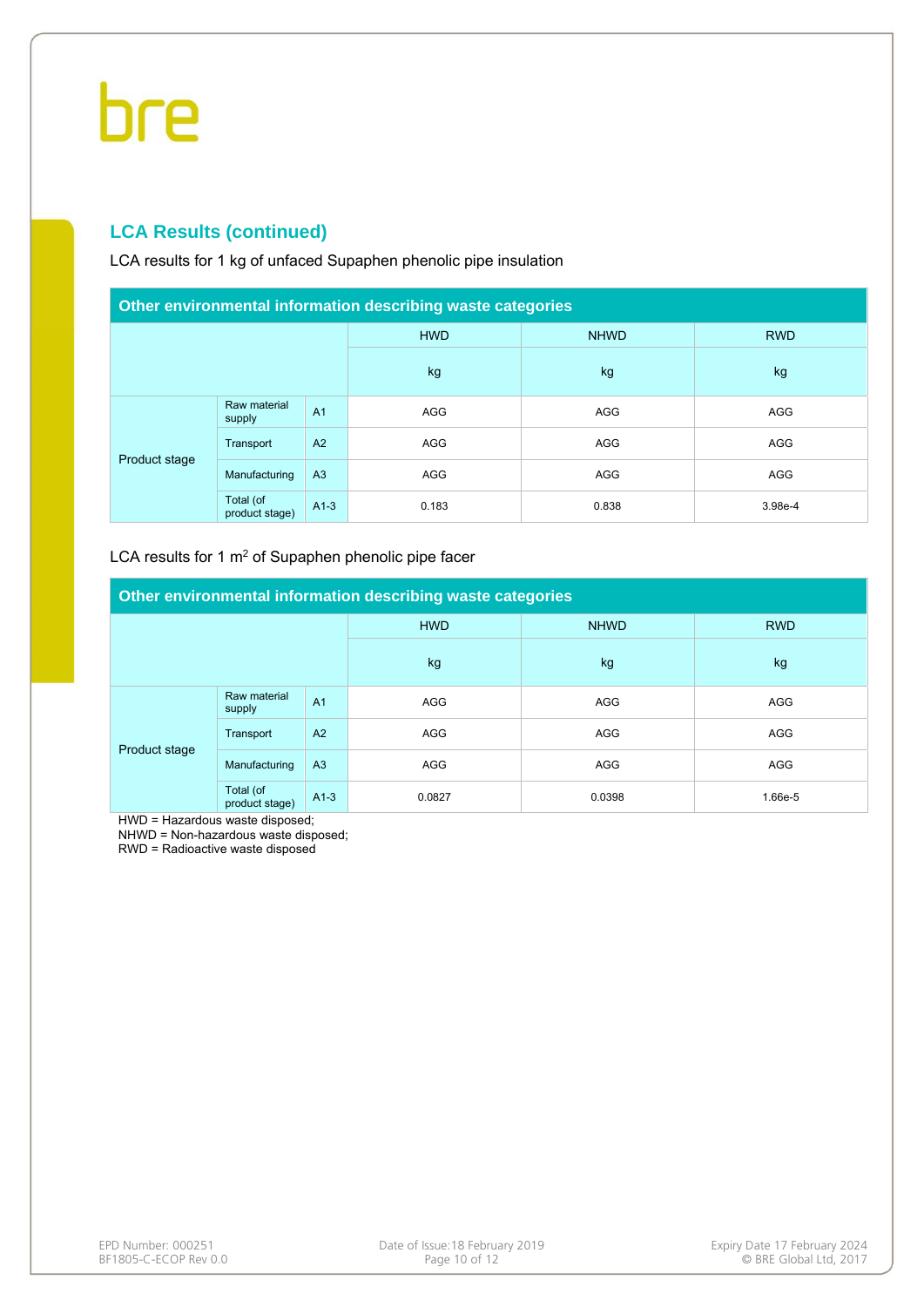### **LCA Results (continued)**

LCA results for 1 kg of unfaced Supaphen phenolic pipe insulation

| Other environmental information describing output flows – at end of life |                             |                |             |            |            |                          |  |
|--------------------------------------------------------------------------|-----------------------------|----------------|-------------|------------|------------|--------------------------|--|
|                                                                          |                             |                | <b>CRU</b>  | <b>MFR</b> | <b>MER</b> | EE.                      |  |
|                                                                          |                             |                | kg          | kg         | kg         | MJ per energy<br>carrier |  |
| Product stage                                                            | Raw material<br>supply      | A <sub>1</sub> | <b>AGG</b>  | <b>AGG</b> | <b>AGG</b> | <b>AGG</b>               |  |
|                                                                          | Transport                   | A2             | <b>AGG</b>  | <b>AGG</b> | <b>AGG</b> | <b>AGG</b>               |  |
|                                                                          | Manufacturing               | A <sub>3</sub> | <b>AGG</b>  | <b>AGG</b> | <b>AGG</b> | <b>AGG</b>               |  |
|                                                                          | Total (of product<br>stage) | $A1-3$         | $\mathbf 0$ | 8.45e-3    | 1.48       | 0                        |  |

#### LCA results for 1 m<sup>2</sup> of Supaphen phenolic pipe facer

| Other environmental information describing output flows – at end of life |                             |                |            |            |            |                          |  |
|--------------------------------------------------------------------------|-----------------------------|----------------|------------|------------|------------|--------------------------|--|
|                                                                          |                             |                | <b>CRU</b> | <b>MFR</b> | <b>MER</b> | EE.                      |  |
|                                                                          |                             |                | kg         | kg         | kg         | MJ per energy<br>carrier |  |
| Product stage                                                            | Raw material<br>supply      | A <sub>1</sub> | AGG        | <b>AGG</b> | <b>AGG</b> | <b>AGG</b>               |  |
|                                                                          | Transport                   | A <sub>2</sub> | <b>AGG</b> | <b>AGG</b> | <b>AGG</b> | <b>AGG</b>               |  |
|                                                                          | Manufacturing               | A <sub>3</sub> | <b>AGG</b> | <b>AGG</b> | <b>AGG</b> | <b>AGG</b>               |  |
|                                                                          | Total (of product<br>stage) | $A1-3$         | 0          | 0          | 0          | 0                        |  |

CRU = Components for reuse; MFR = Materials for recycling

MER = Materials for energy recovery;

EE = Exported Energy